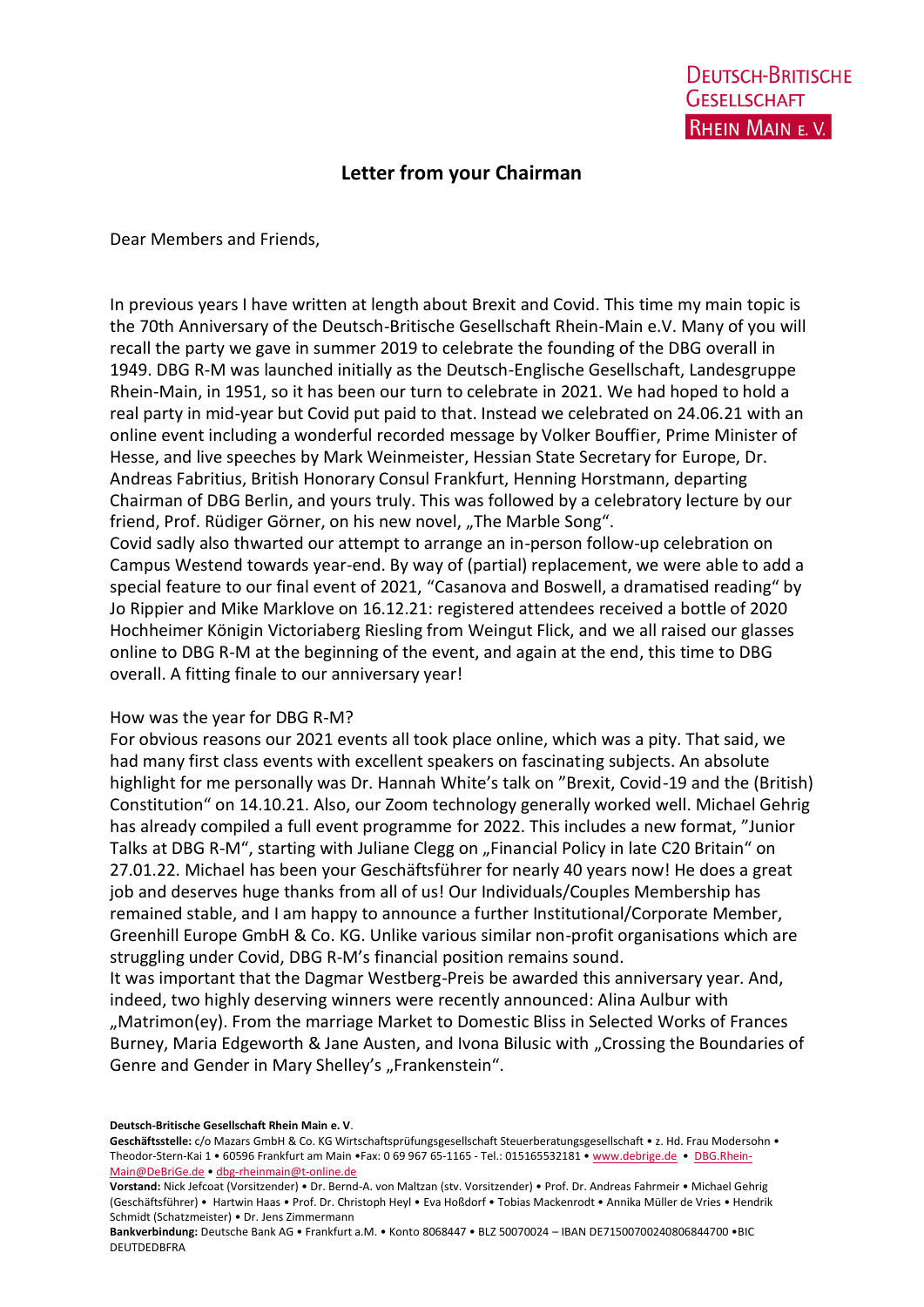What about the DBG overall in 2021? Thomas Matussek, who was German Ambassador in London in 2002-2006, has succeeded Henning Horstmann as Chairman of DBG Berlin. Cooperation between the several geographical chapters has become much more active. We have an online "Netzwerktreffen des Beirats der DBG-Vereinigungen" on a quarterly basis. And, equally important, DBG Berlin, Rhein-Main, Düsseldorf are sharing events and inviting guests from other chapters to their talks. The Königswinter conferences, an absolutely key contribution to German-British relations especially post-Brexit, have also taken place, albeit in online or hybrid format, during this challenging year.

And now, after all, a word on post-Brexit Britain. Personally I am becoming a little bored and rather irritated by recent post-Brexit shenanigans (mainly on the British side). Hearing about potential conflict on fisheries around the Channel Isles earlier this year, I was reminded of the Cod Wars between Britain and Iceland in the 1970s. I was also taken back to history lessons at school in England: to the naval Battle of Sluys in 1340 which effectively launched the Hundred Years War between England and France. I imagined Boris Johnson at a second Battle of Crecy extolling the yeoman virtues of his English army versus arrogant French knights and proclaiming the superiority of English technology (the longbow) over French armour. I further thought of him declaiming like Laurence Olivier or Kenneth Branagh as Henry V at Harfleur: "Once more unto the breach, dear friends, once more; Or close the wall up with our English dead."; or at Agincourt: "But we shall be remembered – we few, we happy few, we band of brothers…" That's enough historical musing!

Now back to political reality. Despite his substantial majority in Parliament, Boris Johnson is wobbling. First, we had the early December scandal of the 2020 Christmas Party in Downing Street (in clear breach of Covid restrictions at the time). Then public doubts resurfaced about how his absurdly expensive flat refurbishment was financed. And then there was a Tory rebellion in Westminster on 14.12.21 against his proposed additional measures to combat Omicron (the measures were eventually approved, but only with very strong backing from Labour). On 15.12.21 the Tories lost to the Liberal Democrats in the North Shropshire by-election a seat which they had won with a huge majority in the last general election. To cap it all, Boris Johnson's Brexit Minister, Lord Frost, resigned from the Cabinet on 18.12.21. All this clearly illustrates his shattered authority in Westminster and shows how unpopular with the voting public Boris Johnson and his core team have become in recent weeks. There is talk of his being "toppled" before he can do any more damage. Chancellor of the Exchequer (Finance Minister), Rishi Sunak and Foreign Minister, Liz Truss, are already being mooted as potential successors. One senior Tory commented on Boris Johnson's recent performance with a baseball image:"Two strikes; next one, you're out!" Another said "The Tory Party takes no prisoners!" And a third described him as "drinking in the last chance saloon". Watch this space!

A brief word, too, on Covid. I am relatively fortunate in that hardly anybody in my extended family or amongst my friends has been seriously affected, although I am aware of several

**Deutsch-Britische Gesellschaft Rhein Main e. V**.

Geschäftsstelle: c/o Mazars GmbH & Co. KG Wirtschaftsprüfungsgesellschaft Steuerberatungsgesellschaft • z. Hd. Frau Modersohn • Theodor-Stern-Kai 1 • 60596 Frankfurt am Main •Fax: 0 69 967 65-1165 - Tel.: 015165532181 • [www.debrige.de](http://www.debrige.de/) • [DBG.Rhein-](mailto:DBG.Rhein-Main@DeBriGe.de)[Main@DeBriGe.de](mailto:DBG.Rhein-Main@DeBriGe.de) • [dbg-rheinmain@t-online.de](mailto:dbg-rheinmain@t-online.de)

**Vorstand:** Nick Jefcoat (Vorsitzender) • Dr. Bernd-A. von Maltzan (stv. Vorsitzender) • Prof. Dr. Andreas Fahrmeir • Michael Gehrig (Geschäftsführer) • Hartwin Haas • Prof. Dr. Christoph Heyl • Eva Hoßdorf • Tobias Mackenrodt • Annika Müller de Vries • Hendrik Schmidt (Schatzmeister) • Dr. Jens Zimmermann

**Bankverbindung:** Deutsche Bank AG • Frankfurt a.M. • Konto 8068447 • BLZ 50070024 – IBAN DE71500700240806844700 •BIC DEUTDEDBFRA